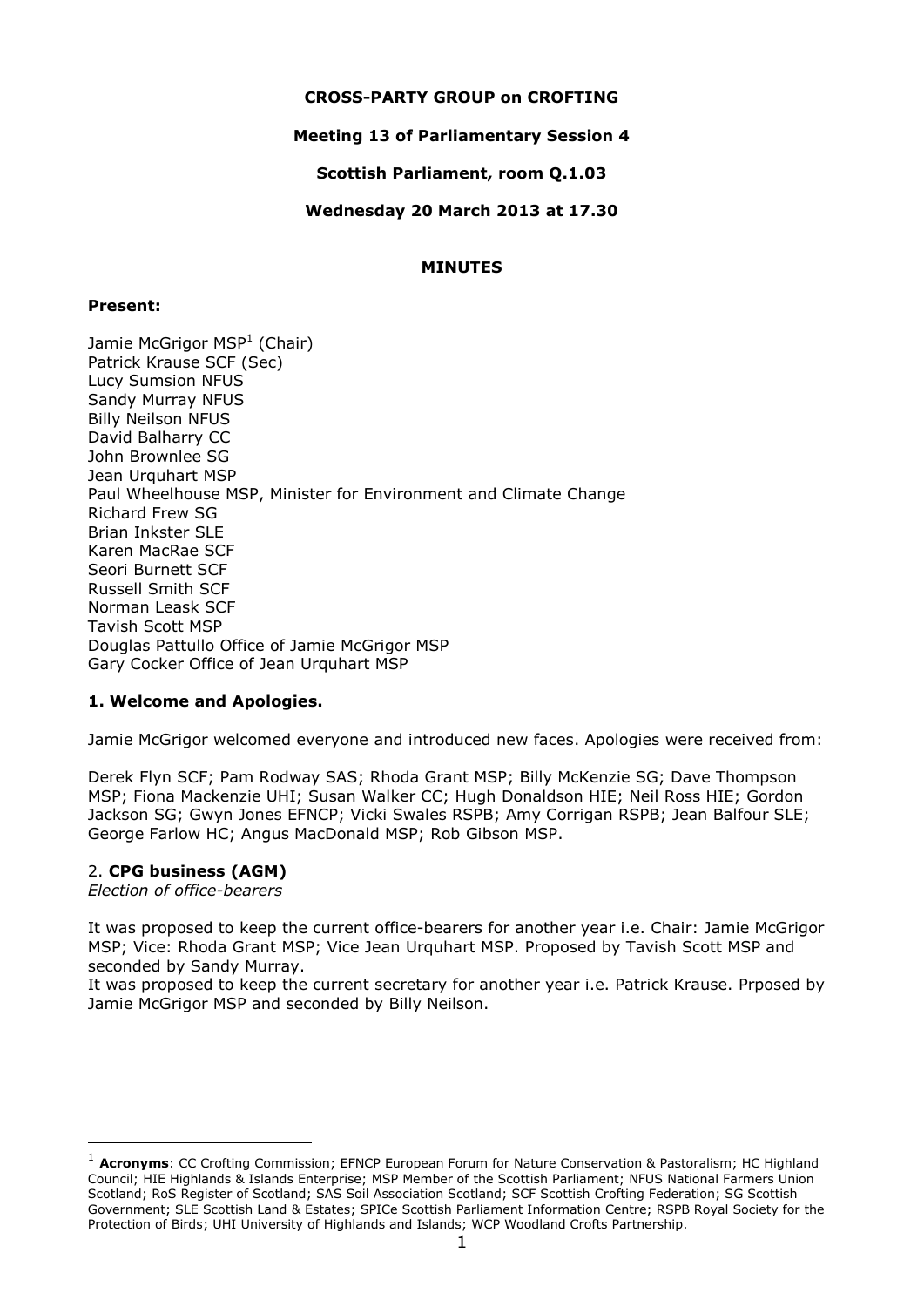#### **3. Minister for environment and climate control**

Paul Wheelhouse MSP came to the CPG to participate in discussions regarding issues of interest to crofting, in particular the problem that has arisen whereby owner-occupier crofters are being advised by the Crofting Commission that applications to decroft land cannot be processed due to received legal advice that the 2010 Act does not authorise the CC to make directions regarding owner-occupier crofters applying to take land out of crofting control.

The Minister assured the group that the intention was that owner-occupier crofters would be treated exactly the same as tenant crofters. However, there was a glitch in the legislation that made it unsafe for the CC to grant decrofting to owner-occupier crofters and it would take primary legislation to fix this. Tenant crofters are unaffected by this. Tavish Scott MSP assured the minister he would support a bill to get the problem solved as rapidly as possible as it was affecting many Shetland crofters.

The Minister said that he would consider whether to direct the CC to continue to process the paperwork up to the point of authorising a decrofting. When asked whether it should go to the Scottish Land Court (SLC) his opinion was that it could delay matters and that he was trying to find the most suitable route to speedy resolution. When pressed regarding getting at least an opinion from the SLC he said that protocol would point to getting Scottish Government / Parliament opinion first.

The minister was asked how long it would take and answered that it depends on which route is used; emergency legislation would take days, but would need justification to use this; ordinary legislation could take weeks or months. Examples of real hardship would be needed to use emergency legislation. He also said he appreciated that people want to know as soon as possible. He would make a statement if it was appropriate.

When asked if past decroftings would be affected he said they would stand unless challenged. But what if a house is sold on decrofted land? Legal advice is that title would not be affected. Legal advice has been given and Scottish Government officials are also examining the legislation.

The minister was asked if the detail of the CC decision would be made public as clarity on the legal advice on which the decision had been made would be of use to the legal profession. He answered that anyone could ask the CC but that it was unlikely to be forthcoming as legal advice is privileged.

The minister summed up this topic by saying that support would be needed from all parties and that no other amendments could be entertained if the legislation is to be passed through as fast as possible.

A question was asked regarding crofting community development: it had passed from the CC to HIE but nothing seemed to be happening. The Minister said that he would pass on the concerns of the CPG to HIE. HIE are not actually within his remit, accept for the fact that they have the remit for crofting development. Secretary reported that someone from HIE would attend the CPG meeting in June. Does HIE's remit tie in with the SRDP? The Minister reported that SRDP would be consulted on soon and urged crofting organisations and their members to participate, to make the case for crofting support under SRDP. It was pressed from the group that SRDP had not been supportive of crofting and had contributed to abandonment. The new SRDP needed to be more accessible to crofters. The Minister assured the group that his officials are working to make the SRDP much more accessible.

The Minister, when asked at what stage the Crofting Commission plan is, replied that Scottish Government had made its comments and it now lies with the CC. David Balharry of the CC said that SNH and Historic Scotland were being consulted as to whether a full Strategic Environmental Assessment was needed, which would take more time. If not, then it is ready.

The loss of shooting rights for Raasay crofters was discussed – the Minister assured the group that it had been a mistake and that the contract had been reversed. The Raasay crofters have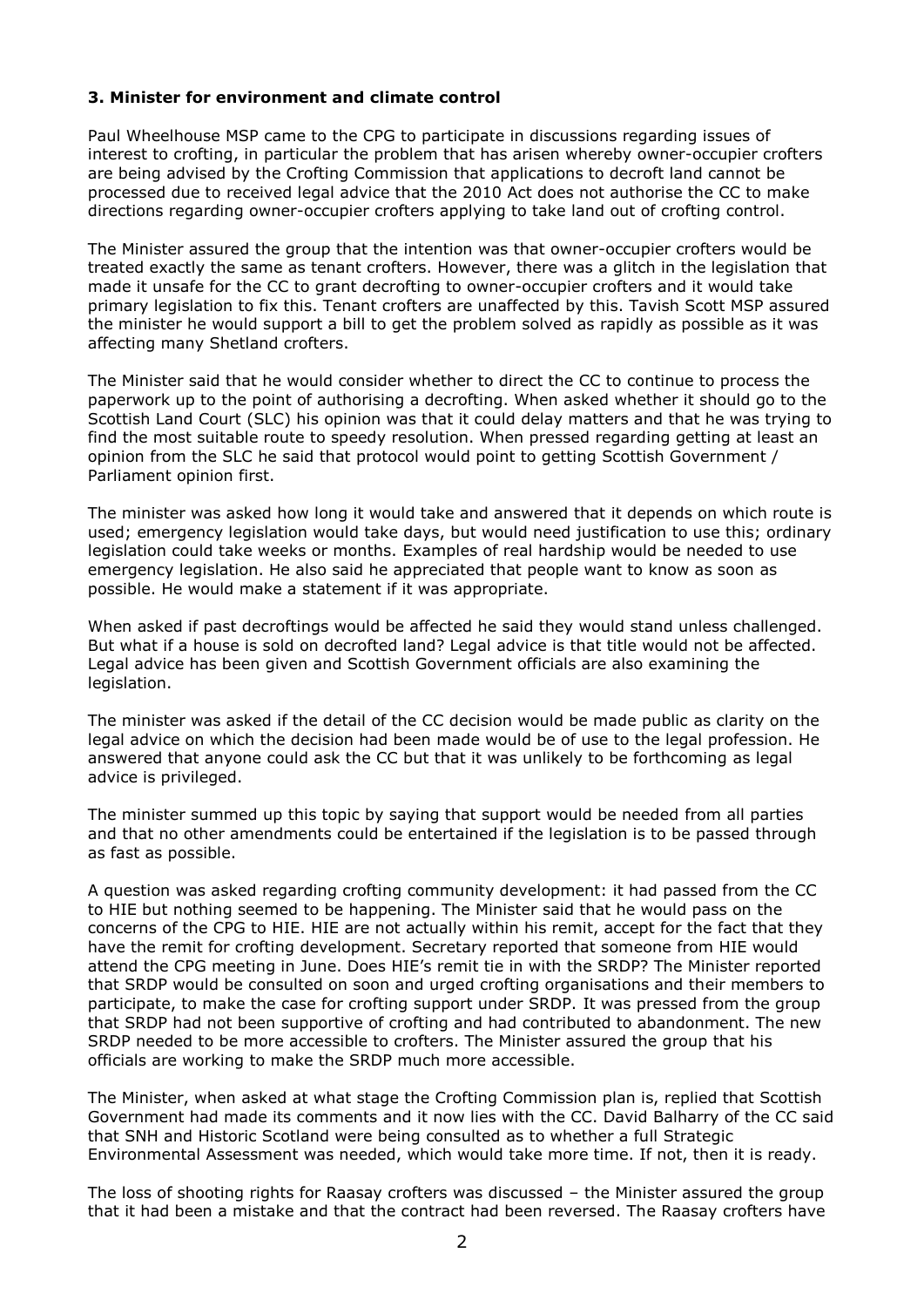the contract again for the time being and the wider community will be consulted on what it wants; SG are happy if the Raasay Crofters Association get the contract but it is important to be able to demonstrate community support.

It was felt by the group that there is a lack of information about the Crofting Register and the Minister replied that a roadshow would be arranged to get information out – probably in the summer or earlier. It was pointed out that the voluntary phase would be over in November so sooner rather than later would be useful.

## **4. Minutes of the previous meeting**

Minutes of 06 February 2013 agreed.

# **5. Matters arising**

Croft House Grant Scheme. It was felt that someone from the CHGS should come to the CPG to speak at a future meeting. It would be arranged for June. It was agreed that getting a bank loan for self-build projects was nigh-on impossible now. Even though banks recognise that tenancies have value they won't lend against them. It was pointed out that crofters pressed for the proposal to have Standard Security in the crofting reform bill to be dropped.

#### *Action: Ewen McPherson, who runs the CHGS, to be asked to attend the June meeting.*

# **6. Crofting Commission occupancy initiative**

David Balharry, Acting CEO of the Crofting Commission gave a presentation (circulated) on the occupancy Initiative (formerly the Absentee Initiative). It is difficult to establish how many crofts are technically vacant but there are 900 crofts of which the tenants or owners have been absent for over 10 years. 400 of these cases have been concluded and 500 are still outstanding.

There will also be a parallel initiative targeting geographically. It could be through community owned estates for example.

Will areas with the biggest problems be targeted first? Is there a protocol? No, no protocol yet. Will it tie in with HIE crofting community development? Yes, ideally - it isn't yet but that would be preferred.

There was discussion on abandonment (neglect) and absenteeism – sometimes the crofter may be absent but the croft is used by someone so is not neglected. Is there a regulatory tool to deal with abandonment and neglect? Yes, a crofter must be ordinarily resident and must put the croft to purposeful use. The CC need feedback though, hence the Duty to Report and the Annual Return. What if the AR indicates a breach? Then the CC have to follow it up – the question is when; it depends on the size of the problem.

Is there a definition of 'ordinarily resident'? Commissioners have to use their discretion. Is it right for an old person who can't cultivate their land to be hounded, for example? It is important to keep croft land used for the good of community development. If the community ask for help due to neglect or absenteeism it is only right that the CC give the help. There are ways in which an old person can be helped to give up the tenancy so that someone else can use the land. And "where good reason" to not take action allows the CC to use discretion. The CC have to look into cases – that's why it takes a long time. The CC don't want to "hound" – they need intelligence from the community on which to act.

# **7. Implementation of the 2010 Crofting Act**

Richard Frew pointed out that consolidation of the Crofting Acts will not be the small job some seem to think it will be.

Secretary reported that an answer had been received to a PQ from the CPG Chair regarding consolidation: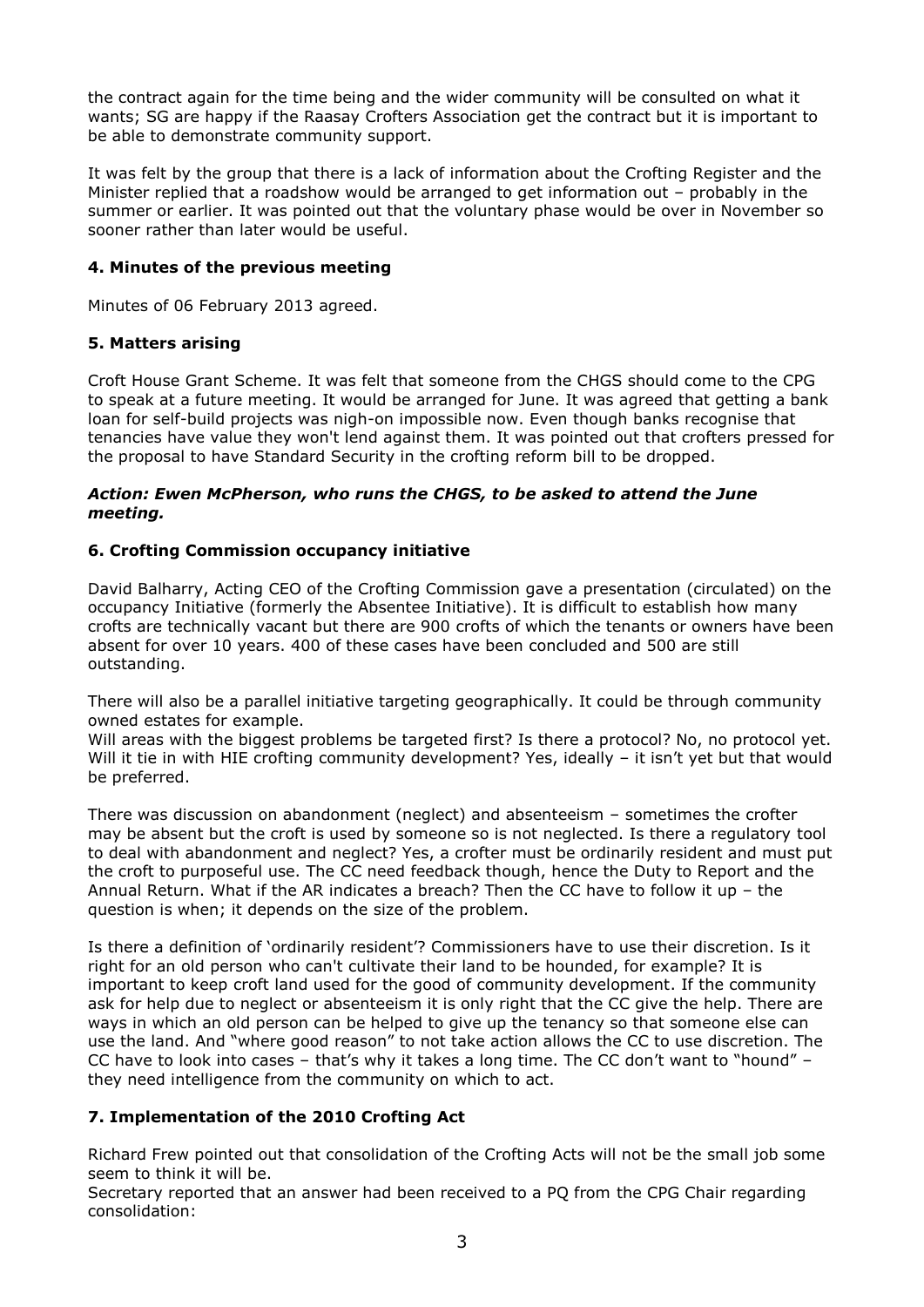"To ask the Scottish Government whether it plans to consolidate crofting legalisation and, if so, within what timescale.

#### (S4W-12989) **Mr Paul Wheelhouse :**

The Scottish Government will consider the consolidation of crofting legislation after it is satisfied that all the provisions of the Crofting Reform (Scotland) Act 2010 are working as intended."

## **8. Crofting community mapping**

Siori Burnett gave a talk about the crofting community mapping he and his community did in Badralach with SCF help. Main points and discussion:

Seori volunteered his community for a pilot in the SCF Annual Gathering workshop on crofting community mapping. It can be used as a development tool, mapping boundaries and also history, aspirations. It puts power into the hands of the community.

They followed the procedures drawn up by SCF, which are sort of legal – this helps as they set out a clear course of action and accountability. All stakeholders are involved and all are informed all along the way. This is crucial to avoid resentment.

Using a trained facilitator was really good. Does the facilitator need crofting experience? No, it's not necessary – the role of the facilitator is to get people working together.

Not everyone turned up to the initial meeting; that's ok though, everyone was informed before and after. The first map was produced and sent around for comments. It was drawn from IACS maps where appropriate, historic maps and folk memory. It was a simple job on a paper base map provided by RoS. This is the low cost way to do it. It could be developed further, be multilayered, showing boundaries on one, land use on another, communications, pathways and so on. It could be digitised to make it more flexible.

The map is owned by the community, it is an active part of community development in itself. It takes a lot of time and effort to do it all – it needs someone or people who are enthusiastic and willing to give. SCF's input was essential - they have the ability to take this forward.

The community is a crofting township but non-crofters were also included. The 2010 Act started this, with the Crofting Register, but it is much more than that and more useful. It would be good to get funding to try this out in a large number of pilots, gather information and experience.

Did you get the 'argumentative black sheep'? Yes, but having a good facilitator and mediation helps to alleviate this. You can't underestimate the facilitator role – it is essential. Did you get responses from everyone? No, but most.

Why is HIE not doing this or funding SCF? Exactly! - a 'visual development plan'. It builds social capital, cohesion in the community. Why is the SG not supporting this? SG does support community mapping. It provides a 24% reduction on registration fee for groups of 10 or more. The reduction is appreciated but it is a drop in the ocean.

Are SCF doing more pilots? No not yet. Badrallach was funded through our Crofting Resources Programme and we need funding to continue. We have been talking to the Skills Development Scheme (SRDP) about training communities in this mapping technique.

HIE have community agents that could help; we can't put everything on volunteers. And facilitators are essential – funding is needed.